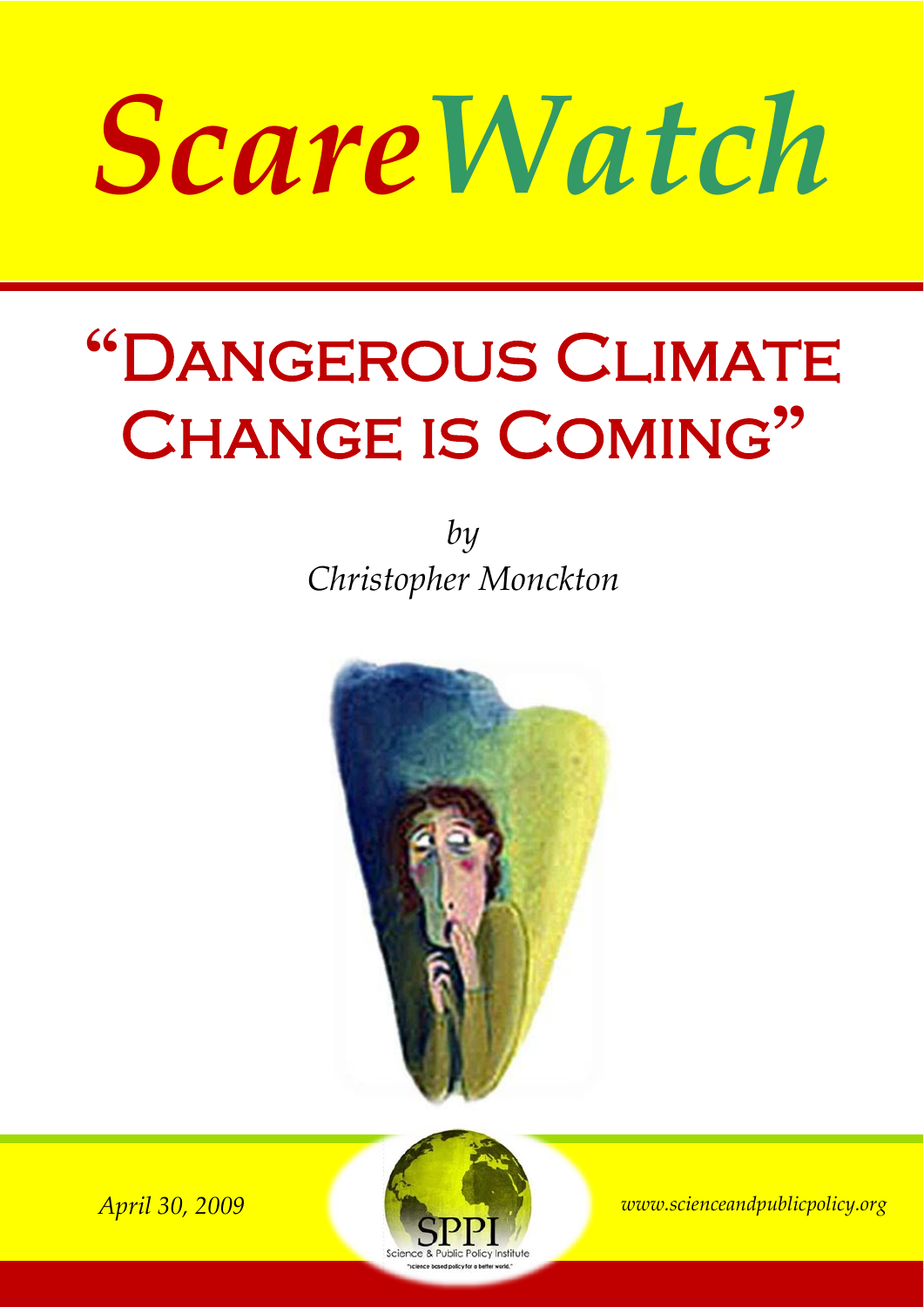## **"**Dangerous Climate Change is Coming**"**

*by Christopher Monckton |* April 30, 2009

Two papers published in *Nature* in spring 2009 say The Scare: Two papers published in *Nature* in spring 2009 say that the rise in global temperature is unlikely to remain below the politically-defined threshold of "dangerous climate change", if global economic growth continues at its current pace. The papers are based on computer simulations of the climate response to greenhouse-gas emissions.

Policymakers have adopted a goal of keeping the global rise in mean surface temperatures to no more than  $2 \overline{C}^{\circ}$  (3.6 F°) above pre-industrial levels.

Myles Allen *et al.* simulate the mean "global warming" that would result from a given cumulative carbon emission. They conclude that a trillion tonnes of carbon emissions (about 3.7 trillion tonnes of  $CO<sub>2</sub>$ , roughly half of which has already been emitted) produces a "most likely" warming of  $2 \overline{C}^{\circ}$  (3.6 F°).

Malte Meinshausen *et al.* take a slightly different tack by modelling the probability of global temperature rises across a range of greenhouse-gas emissions scenarios. They find that total emissions from 2000 to 2050 of about 1,400 gigatonnes of  $CO<sub>2</sub>$  yields a 50% probability of exceeding 2 C° warming by the end of the 21st century. Emissions for the last seven years were almost 250 gigatonnes, implying that even without future increases in CO2 emissions the total emissions from 2000-2050 may well exceed this 50% probability.

*Nature* is one of many "scientific" journals that have **The Truth:** Nature is one of many "scientific" journals that have openly declared an editorial prejudice in favor of a frankly alarmist viewpoint on the climate. In short, *Nature* adamantly refuses to publish any paper suggesting – however compelling the evidence and arguments – that anthropogenic "global warming" will not be as significant as the UN's climate panel suggests. *Nature's* selection process is, therefore, openly prejudiced *ab initio.*  In reality, *Nature* is now a religious rather than a scientific journal.

As is now usual, the two papers foretelling "dangerous climate change" are based not on real-world observations but on computer games. This is the "X-Box 360" method of doing science. Syun-Ichi Akasofu, the discoverer of the science underlying the *aurora borealis* and one of the dozen most-cited scientists in the world, has pointed out that computer models of the climate such as those relied upon in the two papers in *Nature* are instructed from the outset to assume that the temperature response to CO2 enrichment of the atmosphere will be substantial. The Playstations do not tell us that there will be major warming as a result of our activities – we tell the Playstations.

Are we right to tell the models that climate sensitivity will be high? No. Lorenz (1963), in the landmark paper that founded chaos theory, said that because the climate is a mathematically-chaotic object (a point which the UN's climate panel admits), accurate long-term prediction of the future evolution of the climate is not possible "by any method". At present, climate forecasts even as little as six weeks ahead can be diametrically the opposite of what actually occurs, even if the forecasts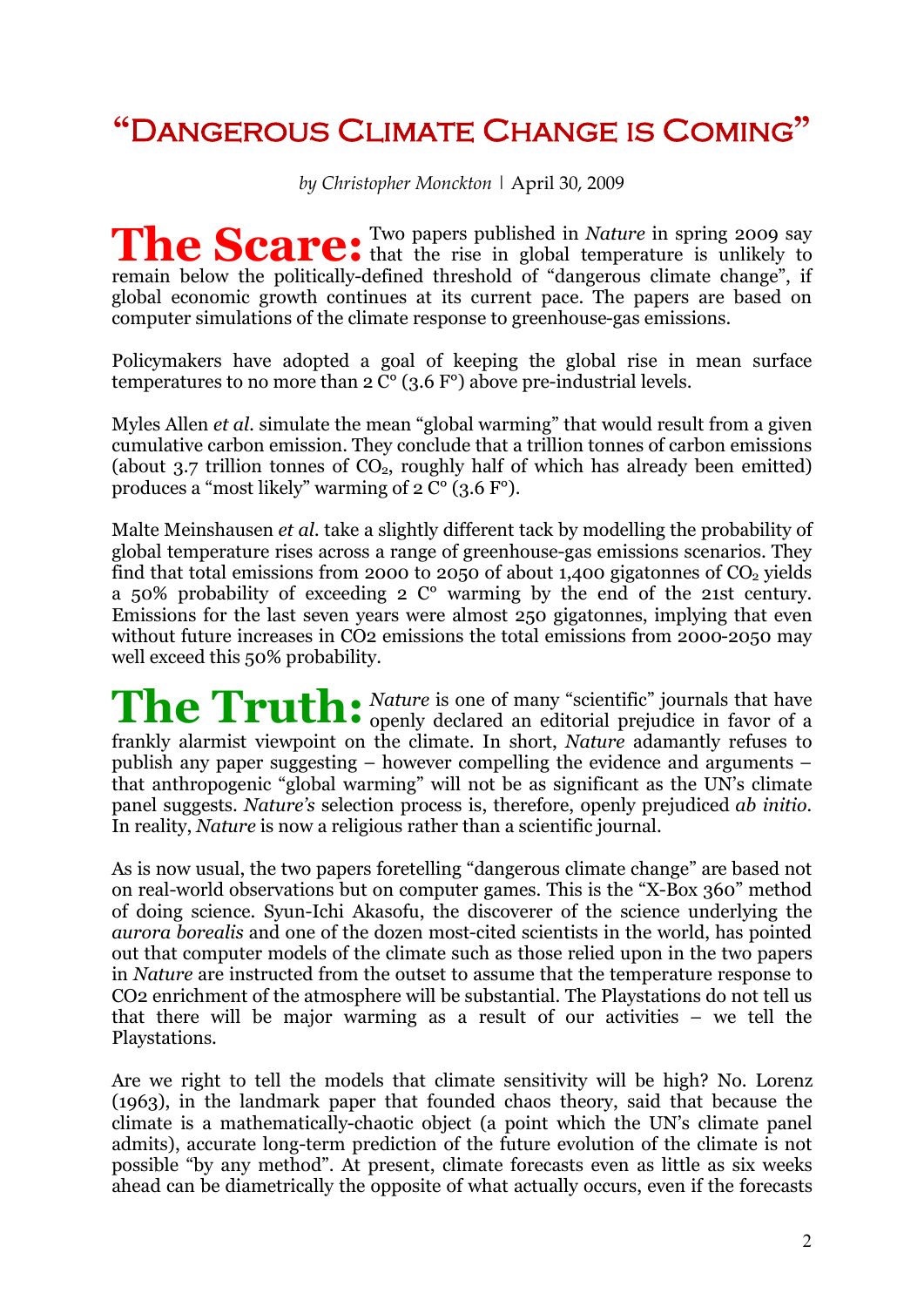are limited to a small region of the planet. For instance, in April 2007 the UK Met Office predicted that that summer would be the hottest, driest and most droughtprone since records began, just weeks before the commencement of the coldest, wettest and most flood-prone summer since records began. In Autumn 2008, the Met Office predicted a warmer-than-average winter, just weeks before the coldest winter in two decades began.

Therefore, both in theory and in practice, the predictive skill of computer models of climate has been proven to be limited. With a chaotic object, it is essential to know the complete mathematical description of the object at some chosen starting-point in its evolution. That means knowing the initial value of the millions of variables that define the climate – and knowing them to a precision that is simply not attainable in the real world.

Why, then, does anyone bother with computer models of the climate at all? They are really only useful for very short-term forecasts – a few days ahead at most. Why? Because one of the features common to all chaotic objects is that a very small perturbation in the initial value of just one of the many variables that define the object and determine its behavior can radically alter the future evolution of the object by changing the moment of onset, the duration, the magnitude, and even the sign of the "phase transitions" or sudden changes in a previously-linear behaviour that always occur in chaotic objects.

It has recently been calculated that to produce an accurate forecast of the climate even as little as ten years ahead would require all of the world's computers to run not for ten years but for 100 billion billion billion years. The age of the universe is only 13.7 billion years. So anyone who claims that any computer model can produce reliable results 100 years ahead is making a claim that goes not only well beyond the laws of mathematics, as explained by Lorenz, but also well beyond the capacity of today's computers.

If there is a great deal we *cannot* do in predicting the climate over the long term, is there anything we *can* do? Yes. It is known – and remarkably simple to demonstrate mathematically – that enrichment of the atmosphere with greenhouse gases will produce *some* warming, because outgoing long-wave radiation from the Earth's surface that would normally escape to space is retained in the climate system, where it interacts with additional molecules of CO2, methane, nitrous oxide, or water vapor (the last being the most important greenhouse gas because of its sheer quantity).

However, it is remarkably difficult to calculate *how much* warming a given proportionate increase in the atmospheric concentration of even one greenhouse gas, such as CO2, will cause. We can add CO2 to a standard atmosphere in the laboratory and work out how much warming might occur, but translating such experiments from the lab to the real atmospheric column is not possible.

All of the UN's models predict, for instance, that if greenhouse-gas enrichment is the driver of warming then the rate of warming in the tropical upper troposphere, about six miles up, will be 2.5-3 times the surface rate of warming. Yet this differential warming rate – the tropical upper-troposphere "hot-spot" – has never been observed in reality (Douglass *et al.,* 2008). Professor Richard Lindzen of MIT, in a 2008 lecture, estimates that this single discrepancy between observation and prediction requires all of the UN's estimates of the temperature response to CO2 enrichment to be divided by at least 3. In short, this single failure of the models reliably to predict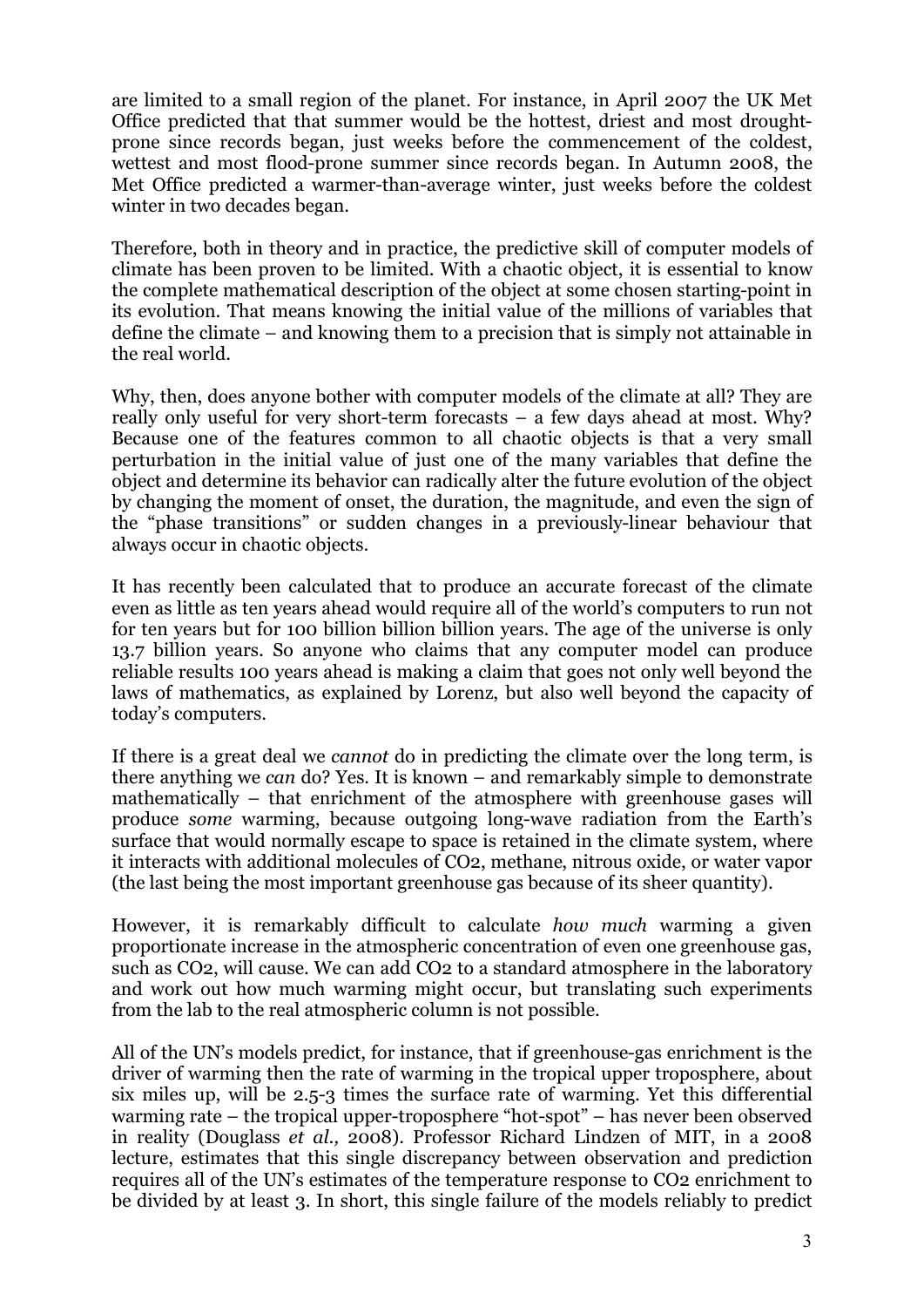an essential feature of the climate removes any notion of "dangerous" climate change.

How so? Because, as the two papers in *Nature* assume, a global temperature increase of 2 C° (3.6 F°) is generally taken as harmless (and, indeed, beneficial). Currently, the UN's central estimate is that by 2100 global temperature will have risen by 3.9 C°. Divide this by 3 and the temperature increase to 2100 would be just 1.3  $\mathbb{C}^{\circ}$  - a long way below the 2 C° threshold.

Indeed, there is no sound basis for assuming that a temperature increase of as much as 2 C° over the coming century would be dangerous. For most of the past 10,000 years, global temperature has been at least 2 C° and sometimes 3 C° greater than the present, and catastrophe has not ensued.

It is only by wrenching today's climate out of its historic context that it becomes possible to suggest that small changes in temperature may produce disastrous consequences.

Recently, Paltridge *et al.* (2009) have established a further serious problem in the upper troposphere. It is drier than the models had predicted. Why does this matter? Because the UN's climate panel assumes that positive temperature feedbacks will more than triple the initial warming caused by atmospheric CO2 enrichment.

The most important of the positive temperature feedbacks is that from water vapor because, by the Clausius-Clapeyron relation (one of the very few proven results in climatological physics), the space occupied by the atmosphere is capable of carrying near-exponentially more water vapor as it warms.

However, in the troposphere, the expected increase in water vapor concentration has not occurred. Therefore, much of the predicted water vapor feedback cannot be occurring either, substantially reducing the warming effect imagined by the UN's climate panel. Indeed, Professor Lindzen goes so far as to say that the net effect of all temperature feedbacks is not positive but negative, requiring that, yet again, the predicted effect of CO2 on temperature must be divided by at least 3.

In addition to all of the above problems with the official quantification of climate sensitivity, the UN's value for the Planck parameter, which converts radiative forcings to temperature before feedbacks are taken into account, is higher than any value in the mainstream literature, requiring a further downward adjustment of at least 50% in the UN's temperature predictions.

There is a further substantial problem that the two papers in *Nature* have chosen not to address. For reasons that the UN's climate panel admits it is unable to explain, even though the *emission* of CO2 to the atmosphere is taking place at unprecedented levels right at the top of the UN's predictions, the *concentration* remaining in the atmosphere is only about half of what the UN predicts. This consideration alone dictates that all of the UN's predictions of temperature increase to 2100 must be divided by approximately 2.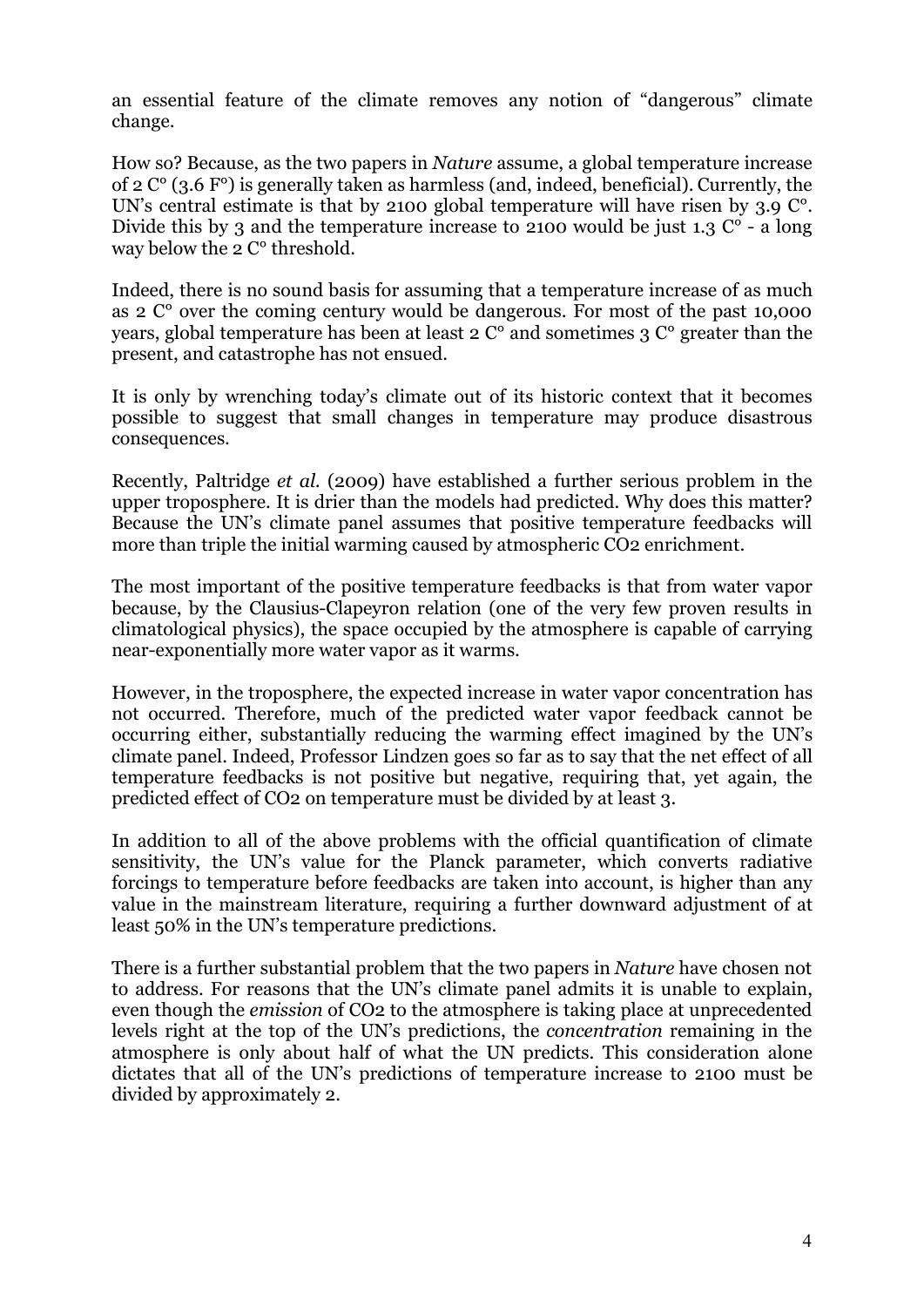

*CO2 concentration is rising not exponentially, as the UN predicts, but in a straight line, and at a rate about half of that which the UN predicts. The UN is aware of the discrepancy between its predicted increases in CO2 concentration and what is occurring in reality, but is unable to explain the discrepancy.* 

Taking all of these factors together, and allowing for overlaps between them, it seems unlikely that the true temperature increase from atmospheric CO2 enrichment over the 20<sup>th</sup> century will be more than a quarter of the UN's estimate. In short – you heard it here first – the anthropogenic contribution to global temperature over the whole of the 21<sup>st</sup> century is very likely to be less than  $1 \text{ C}^{\circ}$  (1.8 F<sup>o</sup>).

Even that much warming may not actually occur. Contrary to the models' predictions – global temperatures have been falling. The longer the current cooling persists, the more ground the temperature will have to make up if even our scaled-down projection of anthropogenic warming by 2100 is to occur.

## **End of Scare.**